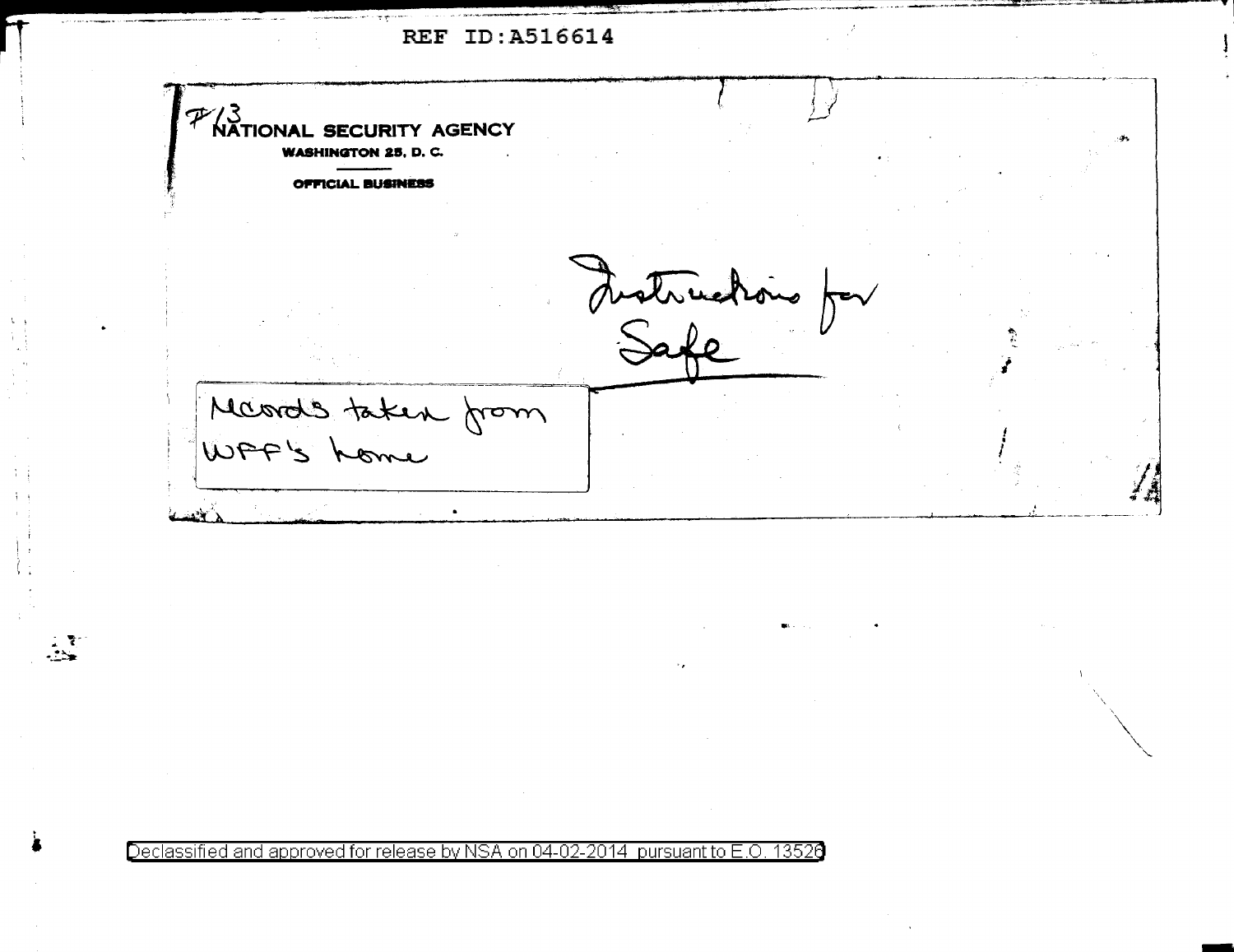D

|                         | <b>CLASSIFIED CONTAINER INFORMATION</b>                                                           | SECURITY CLASSIFICATION                       |                                                |
|-------------------------|---------------------------------------------------------------------------------------------------|-----------------------------------------------|------------------------------------------------|
| <b>DIVISION</b>         | <b>BRANCH</b>                                                                                     | <b>SECTION</b>                                | <b>AREA</b>                                    |
| <b>CONTAINER NUMBER</b> | <b>ROOM NUMBER</b><br>FRIEDMAN                                                                    | DATE COMBINATION LAST CHANGED<br>$14$ SEPT 55 |                                                |
|                         | THE COMBINATION OF THE CLASSIFIED CONTAINER INDICATED ABOVE IS KNOWN TO THE PERSONS LISTED BELOW. |                                               |                                                |
|                         |                                                                                                   |                                               |                                                |
| NAME                    | <b>GRADE OR TITLE</b>                                                                             | <b>NAME</b>                                   |                                                |
| <b>NAME</b>             | <b>GRADE OR TITLE</b>                                                                             | <b>NAME</b>                                   | <b>GRADE OR TITLE</b><br><b>GRADE OR TITLE</b> |
| <b>NAME</b>             | <b>GRADE OR TITLE</b>                                                                             | <b>NAME</b>                                   | <b>GRADE OR TITLE</b>                          |

THE FUVELOPE TO BE DETAINED IN A CENTRAL OF

 $\pmb{\ast}$ 

 $\mathbf{r}$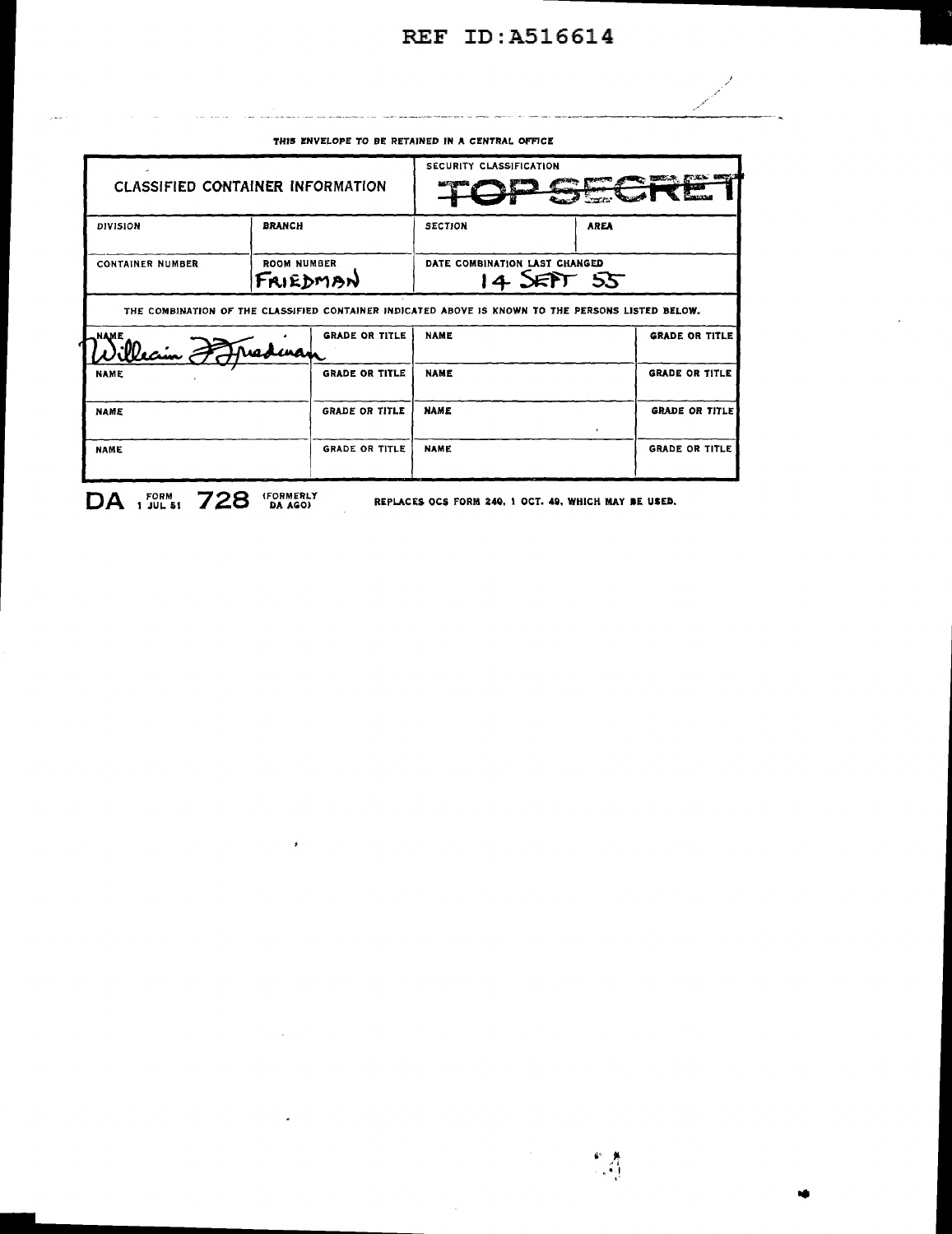

L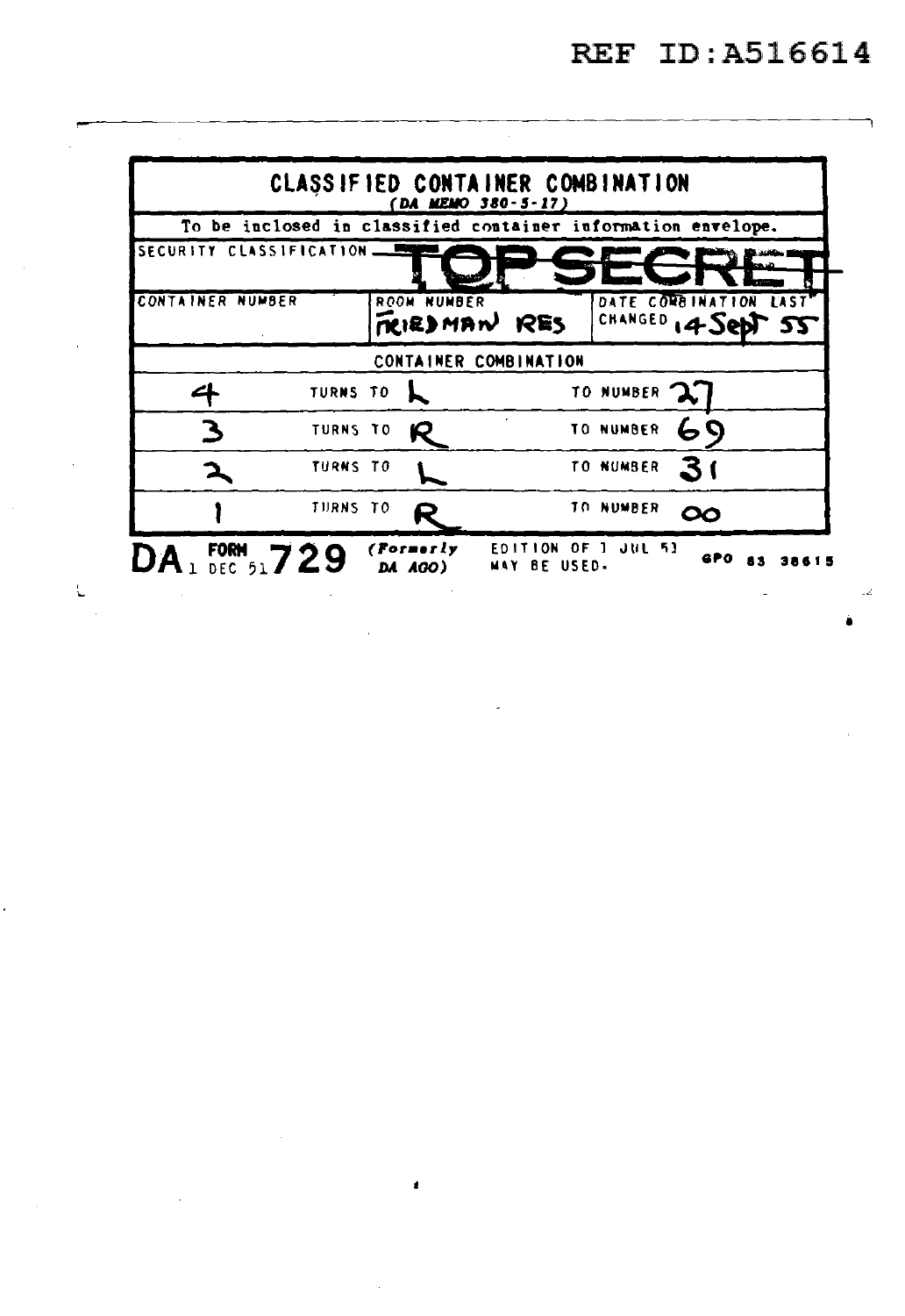